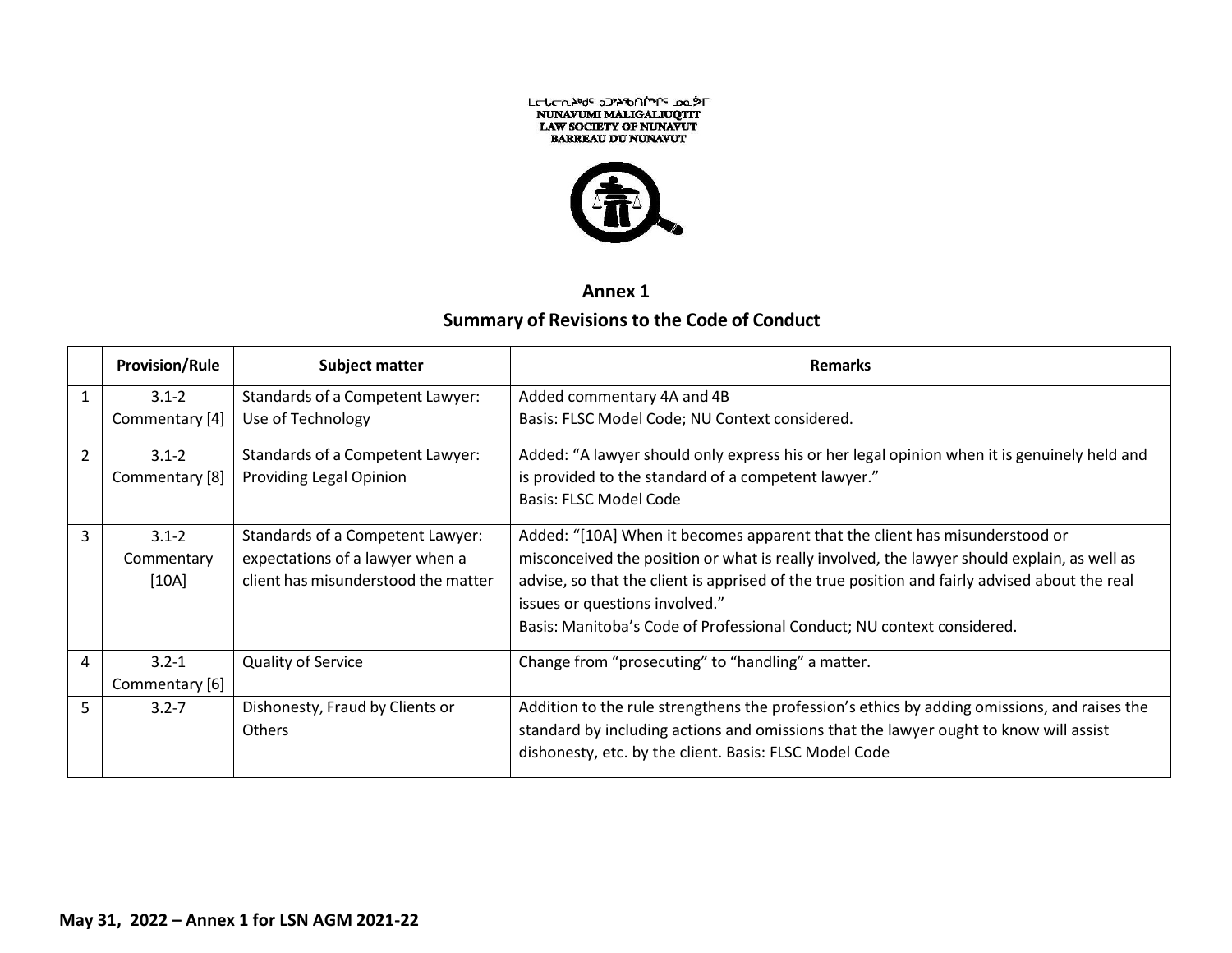| 6              | $3.2 - 8$      | Dishonesty, Fraud when Client an<br>Organization                | Clarifies the 'chain of command' within the organization and who the lawyer should advise.<br>Addition strengthens section 3.7 which is the rule on withdrawing from representation, and<br>specifically, rule 3.7-7 on obligatory withdrawal; provides that such a situation with an<br>organization is one such situation in which the lawyer must withdraw from representation.<br><b>Basis: FLSC Model Code</b> |
|----------------|----------------|-----------------------------------------------------------------|---------------------------------------------------------------------------------------------------------------------------------------------------------------------------------------------------------------------------------------------------------------------------------------------------------------------------------------------------------------------------------------------------------------------|
| $\overline{7}$ | $3.2 - 8$      | Dishonesty, Fraud when Client an                                | Added: "Such conduct includes acts of omission."                                                                                                                                                                                                                                                                                                                                                                    |
|                | Commentary [2] | Organization: Fraudulent, Criminal or<br><b>Illegal Conduct</b> | Basis: Manitoba's Code of Conduct                                                                                                                                                                                                                                                                                                                                                                                   |
| 8              | $3.2 - 8$      | Dishonesty, Fraud when Client an                                | Clarify whom within the organization the lawyer must advise of the misconduct and set out                                                                                                                                                                                                                                                                                                                           |
|                | Commentary [5] | Organization: Advising Client and                               | the expected course of action.                                                                                                                                                                                                                                                                                                                                                                                      |
|                |                | Withdrawal                                                      | <b>Basis: FLSC Model Code</b>                                                                                                                                                                                                                                                                                                                                                                                       |
| 9              | $3.7 - 1$      | Withdrawal from Representation:                                 | Deleted; Covered in 3.7-7A "Leave a Law Firm"                                                                                                                                                                                                                                                                                                                                                                       |
|                | Commentary [4] | When Law Firm is Dissolved                                      | <b>Basis: FLSC Model Code</b>                                                                                                                                                                                                                                                                                                                                                                                       |
| 10             | $3.7 - 7A &$   | Leaving a Law Firm: Steps when                                  | Expanded 3.7-1 Commentary [4]; Basis: FLSC Model Code                                                                                                                                                                                                                                                                                                                                                               |
|                | 3.7.7B         | Lawyer leaves a Law Firm                                        |                                                                                                                                                                                                                                                                                                                                                                                                                     |
| 11             | $4.1 - 1$      | Right to Decline Representation                                 | Added: "particularly if the probable result would be to make it difficult for a person to                                                                                                                                                                                                                                                                                                                           |
|                | Commentary     |                                                                 | obtain legal advice or representation."                                                                                                                                                                                                                                                                                                                                                                             |
|                | $[4]$          |                                                                 | <b>Basis: FLSC Model Code</b>                                                                                                                                                                                                                                                                                                                                                                                       |
| 12             | $5.1 - 2$      | Lawyer as Advocate: What a Lawyer                               | Added: "(b) knowingly assist or permit a client to do anything that the lawyer considers to be                                                                                                                                                                                                                                                                                                                      |
|                |                | Must Not Do                                                     | dishonest or dishonourable;" strengthens professional ethics by extending that duty to the                                                                                                                                                                                                                                                                                                                          |
|                |                |                                                                 | dishonourable conduct of a client. Basis: FLSC Model Code                                                                                                                                                                                                                                                                                                                                                           |
| 13             | $5.1 - 2A$     | <b>Incriminating Physical Evidence</b>                          | Added: "The lawyer's advice to a client that the client has the right to refuse to divulge the                                                                                                                                                                                                                                                                                                                      |
|                | Commentary [5] |                                                                 | location of physical evidence does not constitute hindering an investigation"; clarifies                                                                                                                                                                                                                                                                                                                            |
|                |                |                                                                 | permissible advice that a lawyer may give to a client that will not violate rule 5.1-2A                                                                                                                                                                                                                                                                                                                             |
|                |                |                                                                 | <b>Basis: FLSC Model Code</b>                                                                                                                                                                                                                                                                                                                                                                                       |
| 14             | $5.1 - 5$      | Courtesy                                                        | The addition of this rule is positive and strengthens the expected candour and demeanor of                                                                                                                                                                                                                                                                                                                          |
|                |                |                                                                 | professionals. Basis: FLSC Model Code                                                                                                                                                                                                                                                                                                                                                                               |
| 15             | 5.3            | Interviewing a Witness                                          | Deleted; redundant with Rule 5.4-1                                                                                                                                                                                                                                                                                                                                                                                  |